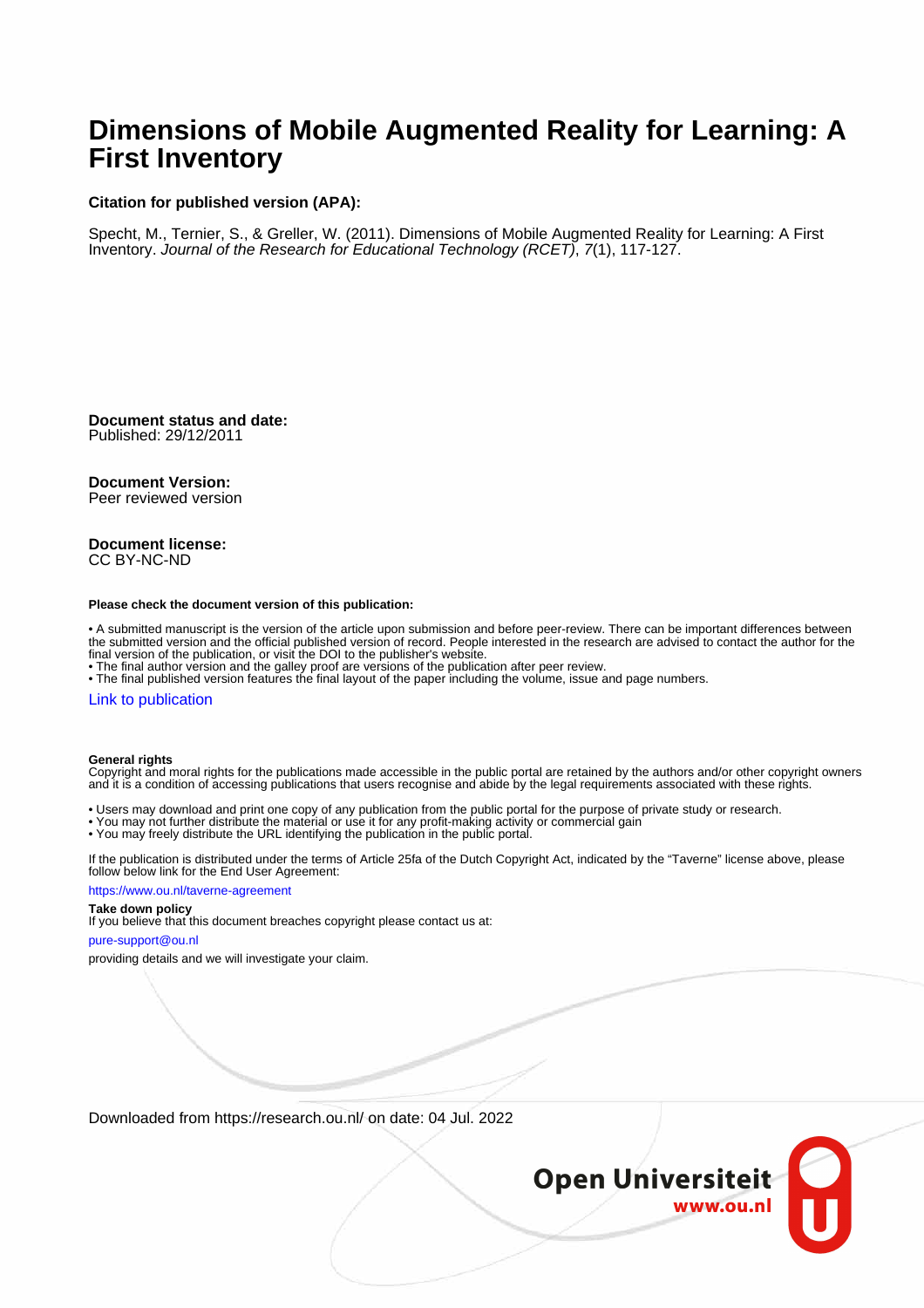

**www.rcetj.org**

ISSN 1948-075X

Volume 7, Number 1 Spring 2011

Edited by:

Mark van 't Hooft, Ph.D. <br>Editor Managing Editor Managing Editor

**Managing Editor** 

**KENT STATE** 

Special Section Learning Without Frontiers 2011: Mobile Research Strand

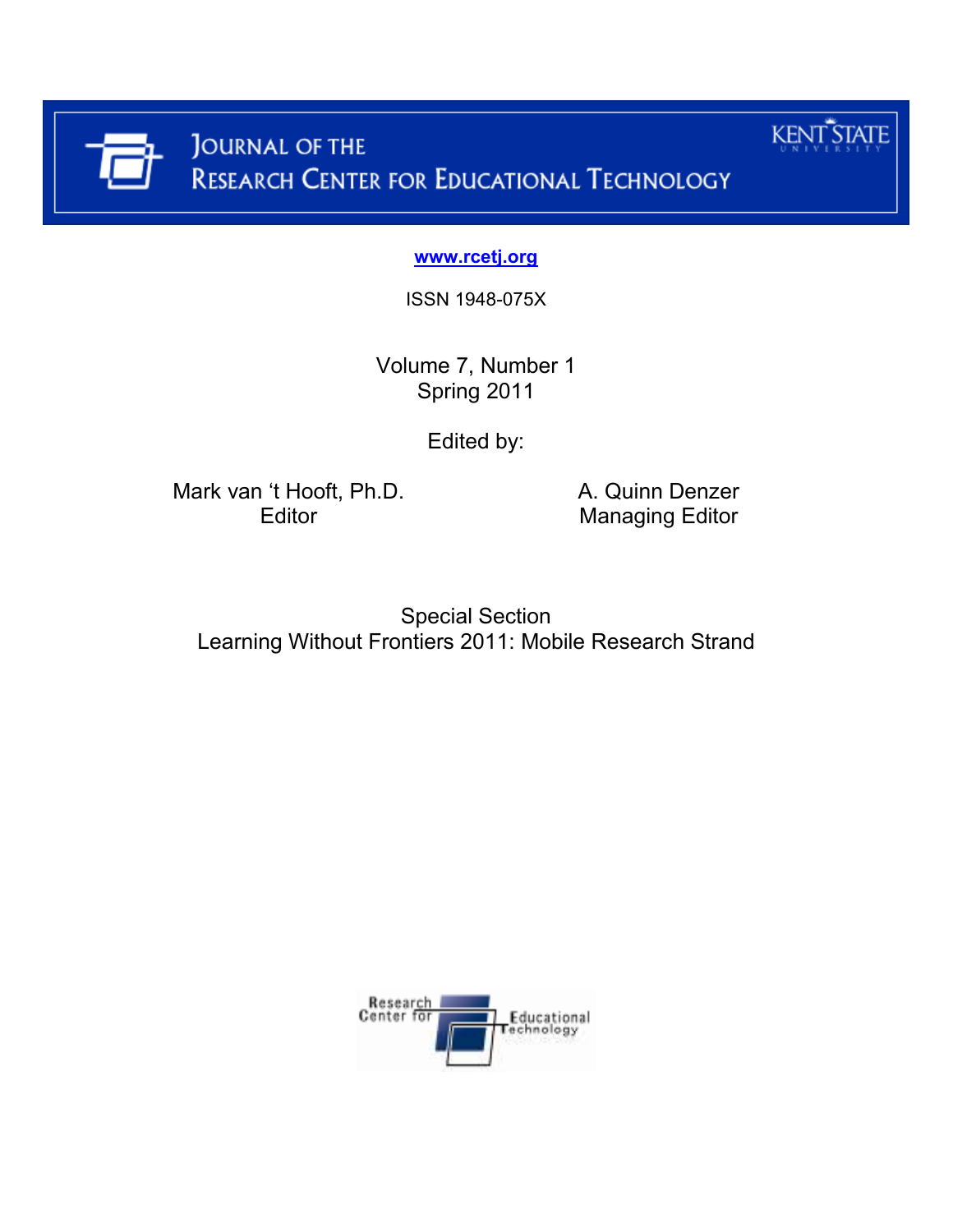|  |                                                                  | <b>KENT STAT</b><br>UNIVERSITY |
|--|------------------------------------------------------------------|--------------------------------|
|  | THE JOURNAL OF THE<br>RESEARCH CENTER FOR EDUCATIONAL TECHNOLOGY |                                |

Mark van 't Hooft, Ph.D.

**Editor Managing Editor**<br>
In 't Hooft, Ph.D. **Managing Editor**<br>
A. Quinn Denzer

# **Advisory Board**

Joseph Bowman, Ph.D. State University at Albany

Rosemary Du Mont Kent State University

Ricki Goldman, Ph.D. **NYU** 

Aliya Holmes St. John's University Metiri Group

Cheryl Lemke

Robert Muffoletto, Ph.D. Appalachian State University

> Elliot Soloway, Ph.D. University of Michigan

# **Review Board**

Kadee Anstadt, Perrysburg City Schools Theresa Minick, Kent State University Savilla Banister, Bowling Green State University Norbert Pachler, IOE, University of London<br>William Bauer, Case Western Reserve University Barba Patton, University of Houston-Victoria William Bauer, Case Western Reserve University Nicola Bedall-Hill, City University, London Lyn Pemberton, University of Brighton Lisa Bircher, Kent State University **Scott Perkins, Abilene Christian University**<br>Ellen Brook, Cuyahoga Community College Jason Schenker, Kent State University Ellen Brook, Cuyahoga Community College Helen Crompton, UNC Chapel Hill Elizabeth Shevock, Kent State University Albert Ingram, Kent State University Karen Swan, University of Illinois, Springfield John Jewell, College of Wooster **Leonard Trujillo, East Carolina University** Jan Kelly, Mogadore Local Schools Mark van 't Hooft, Kent State University Cindy Kovalik, Kent State University **Maggie Veres, Wright State University**<br>Annette Kratcoski, Kent State University **Maggie Mang**, University of California, Davi Mary Lang, Coleman Foundation The Mary Yin Zhang, Kent State University Mary MacKay, Wake County Public School System

The *Journal for the Research Center for Educational Technology* is published twice a year by RCET (http://www.rcet.org). It provides a multimedia forum for the advancement of scholarly work on the effects of technology on teaching and learning. This online journal (http://www.rcetj.org) seeks to provide unique avenues for the dissemination of knowledge within the field of educational technology consistent with new and emergent pedagogical possibilities. In particular, journal articles are encouraged to include video and sound files as reference or evidence, links to data, illustrative animations, photographs, etc. The journal publishes the original, refereed work of researchers and practitioners twice a year in multimedia electronic format. It is distributed free of charge over the World Wide Web under the Creative Commons License [\(Attribution-Noncommercial-No Derivative Works 3.0 United States\)](http://creativecommons.org/licenses/by-nc-nd/3.0/us/) to promote dialogue, research, and grounded practice.



Lin Xiang, University of California, Davis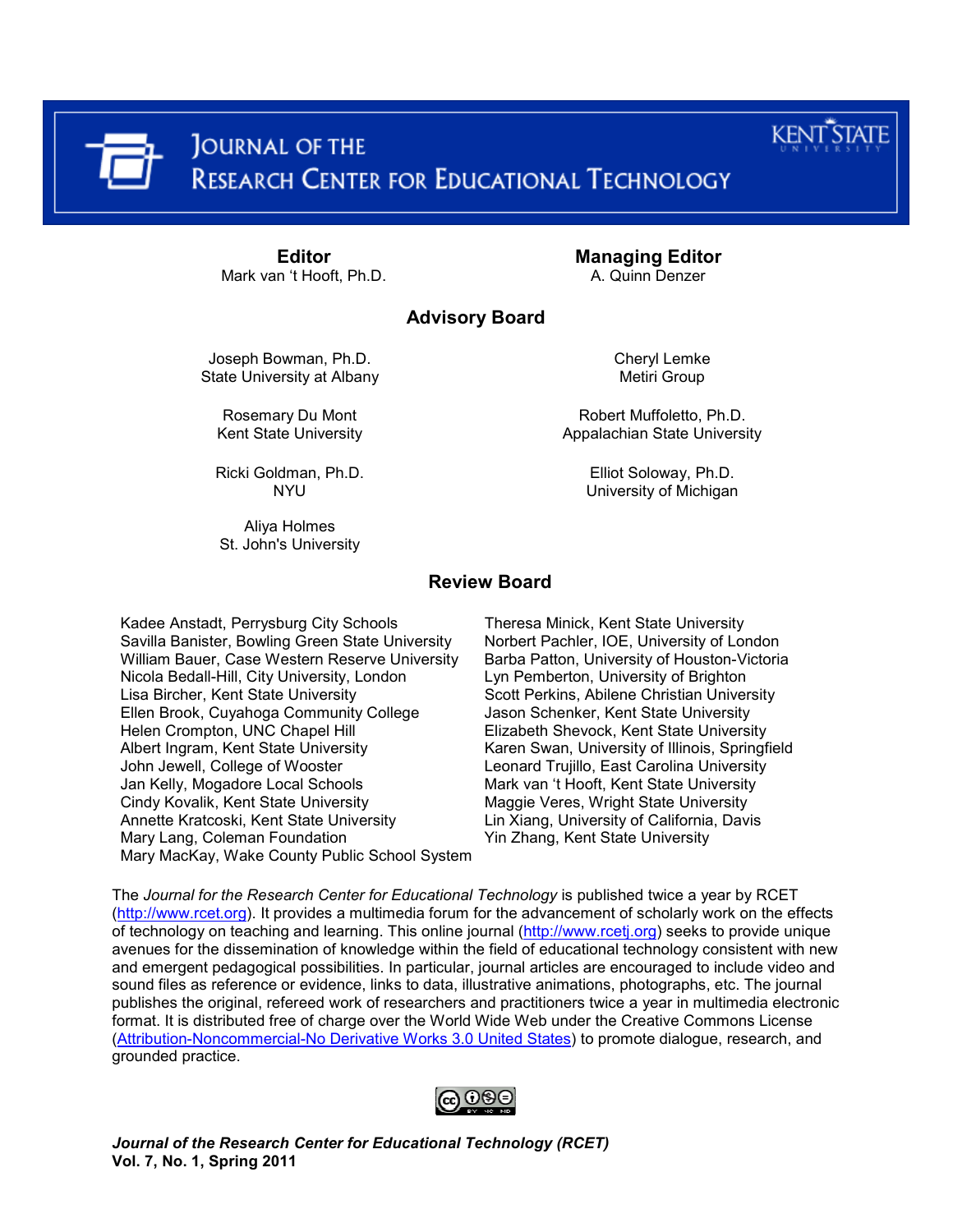

Volume 7, Number 1 Spring 2011

| Introduction to the Issue<br>Mark van 't Hooft                                                                                                                                                            | 1  |
|-----------------------------------------------------------------------------------------------------------------------------------------------------------------------------------------------------------|----|
| <b>Considerations in Choosing Online Collaboration Systems: Functions, Uses,</b><br>and Effects<br>Robyn Parker and Albert Ingram                                                                         | 2  |
| Analyzing HEAT of Lesson Plans in Pre-Service and Advanced Teacher Education<br>Margaret Maxwell, Rebecca Stobaugh, and Janet Tassell                                                                     | 16 |
| Use and Efficiency of Various Technological Methods in the Different Aspects of<br>Teaching and Learning a Foreign Language at 16 Universities in New York<br>Corey Brouse, Charles Basch, and Tracy Chow | 30 |
| The Effects of Podcasting on College Student Achievement and Attitude<br>Jeff Francom, Tom Ryan, and Mumbi Kariuki                                                                                        | 39 |
| Mathematics in the Age of Technology: There Is a Place for Technology in the<br><b>Mathematics Classroom</b><br><b>Helen Crompton</b>                                                                     | 54 |
| Special Section on Learning Without Frontiers 2011: Mobile Research Strand                                                                                                                                |    |
| Social Mobile Devices as Tools for Qualitative Research in Education: iPhones<br>and iPads in Ethnography, Interviewing, and Design-Based Research                                                        |    |

*Nicola Bedall-Hill, Abdul Jabbar, Saleh Al Shehri* 67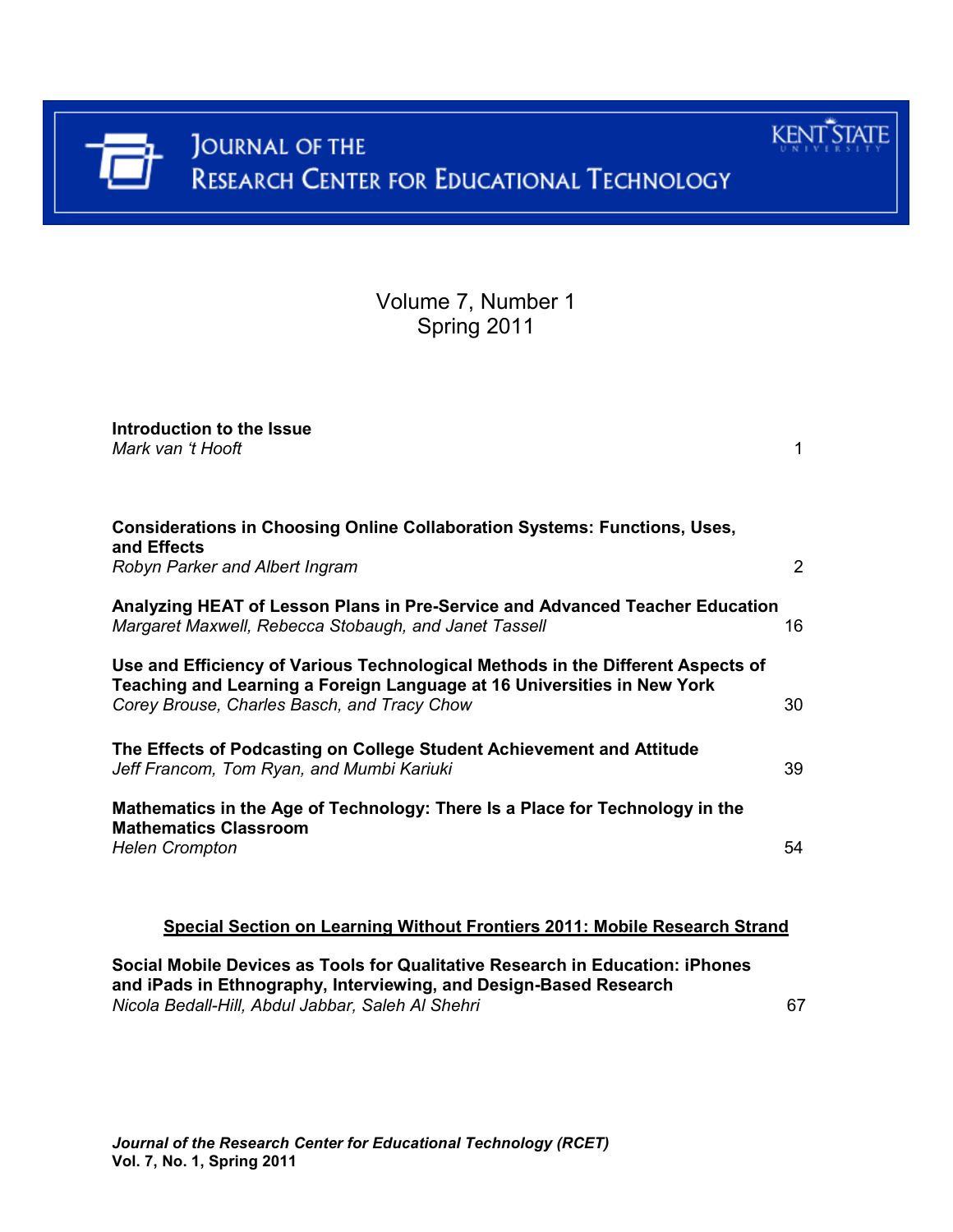| <b>Exploring the Effectiveness of Mobile Phones to Support English Language</b><br><b>Learning for Migrant Groups</b> |      |
|-----------------------------------------------------------------------------------------------------------------------|------|
| Laura Pearson                                                                                                         | 90   |
| Distance Learning in the Cloud: Using 3G Enabled Mobile Computing to<br><b>Support Rural Medical Education</b>        |      |
| <b>Ryan Palmer and Lisa Dodson</b>                                                                                    | 106. |
| <b>Mobile Augmented Reality for Learning: A Case Study</b>                                                            |      |
| Marcus Specht, Stefaan Ternier, and Wolfgang Greller                                                                  | 117  |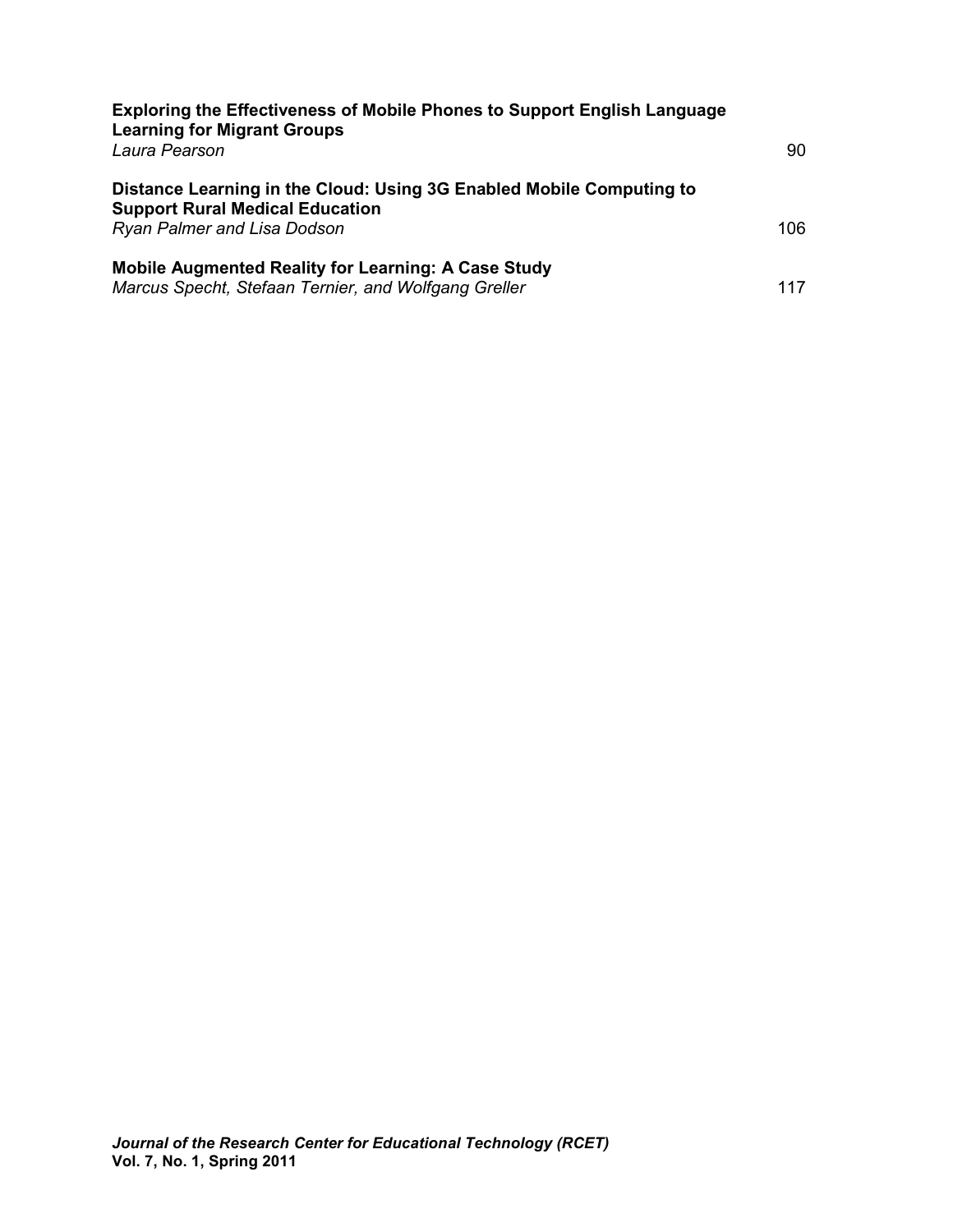# **Dimensions of Mobile Augmented Reality for Learning: A First Inventory**

# **Marcus Specht Stefaan Ternier Wolfgang Greller**  Open University, the Netherlands

### **Abstract**

This article discusses technological developments and applications of mobile augmented reality (AR) and their application in learning. Augmented reality interaction design patterns are introduced and educational patterns for supporting certain learning objectives with AR approaches are discussed. The article then identifies several dimensions of a user context identified with sensors contained in mobile devices and used for the contextualization of learning experiences. Finally, an AR game concept, "Locatory", is presented that combines a game logic with collaborative game play and personalized mobile augmented reality visualization.

### **Keywords**

Augmented Reality; Locatory; Mobile Learning

### **Towards Mobile Augmented Reality**

Until recently, augmented reality (AR) applications were mostly available for powerful workstations and high-power personal computers. The introduction of augmented reality applications to smartphones enabled new and mobile AR experiences for everyday users. Because of the increasing pervasiveness of smartphones, AR is set to become a ubiquitous commodity for leisure and mobile learning. With this ubiquitous availability, mobile AR allows us to devise and design innovative learning scenarios in real world settings. This carries much promise for enhanced learning experiences in situated learning. In the present article, we look at different dimensions of mobile AR and exemplify their potential for education. At the end, we report on a short experiment that we conducted, called Locatory. It exceeds the current state of art for common mobile AR applications by introducing interactive and collaborative elements as well as gaming mechanisms.

Milgram and Kishino (1994) describe augmented reality (AR) as "relating purely virtual environments to purely real environments" (p. 1321). Rice (Shute, 2009) gives an even broader perspective on augmented reality, stating that it should cover any media that is specific to your location and the context of what you are doing. We find these definitions too generic and in direct conceptual conflict with closely related systems such as context-aware or immersive systems, mixed reality, and personalized adaptation.

For the purpose of this article, at least, we therefore want to specify augmented reality as a system that enhances a person's primary senses (vision, aural, and tactile) with virtual or naturally invisible information made visible by digital means. A key defining factor in this is the synchronization that the system requires to perceptually embed the information into the enhanced (re)presentation of the world view – where 'view' also includes other primary human senses.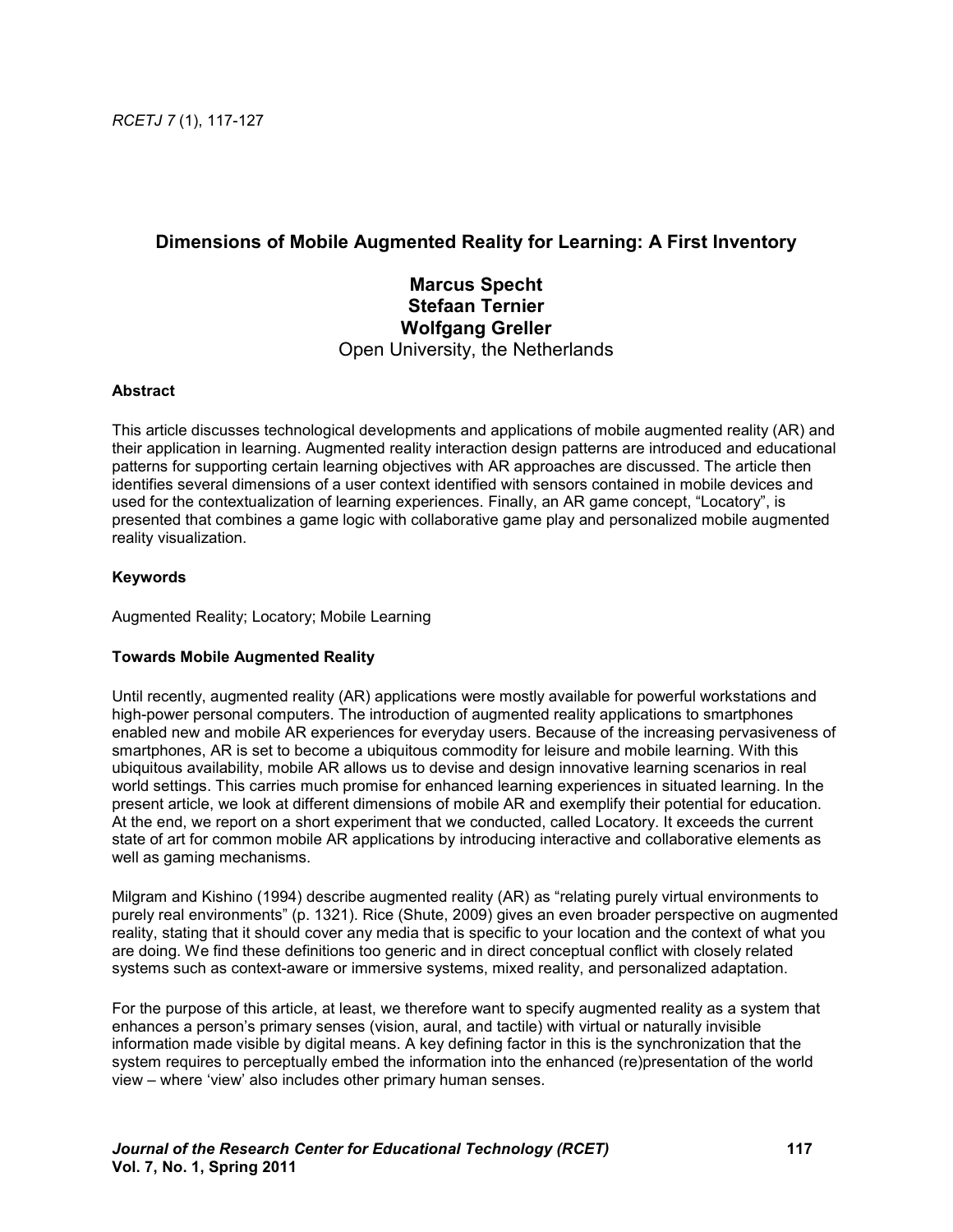In this context, examples of virtual information include information artifacts like geo-located metainformation, visual/audio overlays, or 3D enhancements. Naturally invisible information, on the other hand, includes things that the human senses do not register, e.g. compass orientation, invisible light (infrared, ultraviolet, X-rays, etc.), ultrasound, or barometric pressure.

Like context-aware systems, augmented reality applications make it possible to filter information and present information overlays relative to the user's current context (Zimmermann, Specht, & Lorenz, 2005; Zimmermann, Lorenz, & Oppermann, 2007). Information in context can be filtered according to location, movement path, facing direction, object in focus, time period, or meta-information such as the learner's personal interests or profile. As we demonstrate below in our experiment, Locatory, information can also be filtered in a social context as relative to surrounding peers and their activities. Furthermore, we define mobile augmented reality as a specialization of context-aware systems, as there is a close synchronization of existing human senses and perception with the digital information channels presented in augmented reality.

In addition to this conceptual model of AR applications, an engineering perspective is required to understand the technical components and their role in mobile AR systems for learning. In their description of the history of mobile AR, Wagner (2009) has identified the following technical components of mobile AR systems as being important:

- *Flexible display systems*, including head-mounted display systems, camera phones, and handheld projectors. Display technologies are becoming increasingly more flexible and cheaper to produce. These technologies enable the augmentation of everyday vision of mobile users.
- *Sensor systems* in mobile devices like gyroscopes, GPS, electronic compasses, cameras, and microphones, as well as indoor location tracking systems.
- *Wireless networking protocols and standards* supporting indoor and outdoor augmentation settings. These also enable multi-user real-time interaction in the augmented reality.
- *Mobile phones* with computational power to do real time visualization of 3D objects and overlays on a standalone device.
- *Tagging and tracking technologies* with six degrees of freedom, multi-marker tracking, and hybrid tracking systems. This technology is also related to one of the most researched areas in AR, the registration problem (Bimber & Raskar, 2005), which is the challenge of linking the real-world perception of a mobile AR user and the presentation of the augmentation layer. Thus, the registration problem is closely linked to what we refer to as synchronization.
- *Linking of location-based AR information* in storytelling and gaming approaches. There is an urgent need when AR is used for learning support to link AR experiences with instructional designs or at least with task structures and sequencing approaches. Storytelling and gaming approaches are currently the most prominent approaches.
- *Flexible layer-based AR browsers* with integration of social media. Basically, AR systems must also build on existing information channels and can present existing information to users in a new kind of user interface. Therefore, implementations of mobile AR for learning must enable open interfaces to existing content and services.

Specht (2009) describes a generic model for ubiquitous learning and synchronizing real-world environments with augmentation media and media channels. In the Ambient Information Channel Enrichment (AICHE) model, five parameters of context are used to synchronize and augment the user's context with information and services. These five high-level categories of contextual parameters are location, time, environment, relations, and ID. Furthermore, the role of sensors and sensor information is defined as essential to connect media and real world objects for situated learning experiences and the support for reflection in action and about action (Schön, 1983). Mobile devices today typically come with a range of basic sensors. Through processing and aggregation of the raw sensor data, higher-level sensors and semantic classification of raw sensor data can be implemented. The AICHE model defines four processes by which sensor data can be a) *aggregated*; and b) used for *enrichment* of physical artifacts and metadata for media channels; c) media channels, artifacts, and users with contextual metadata are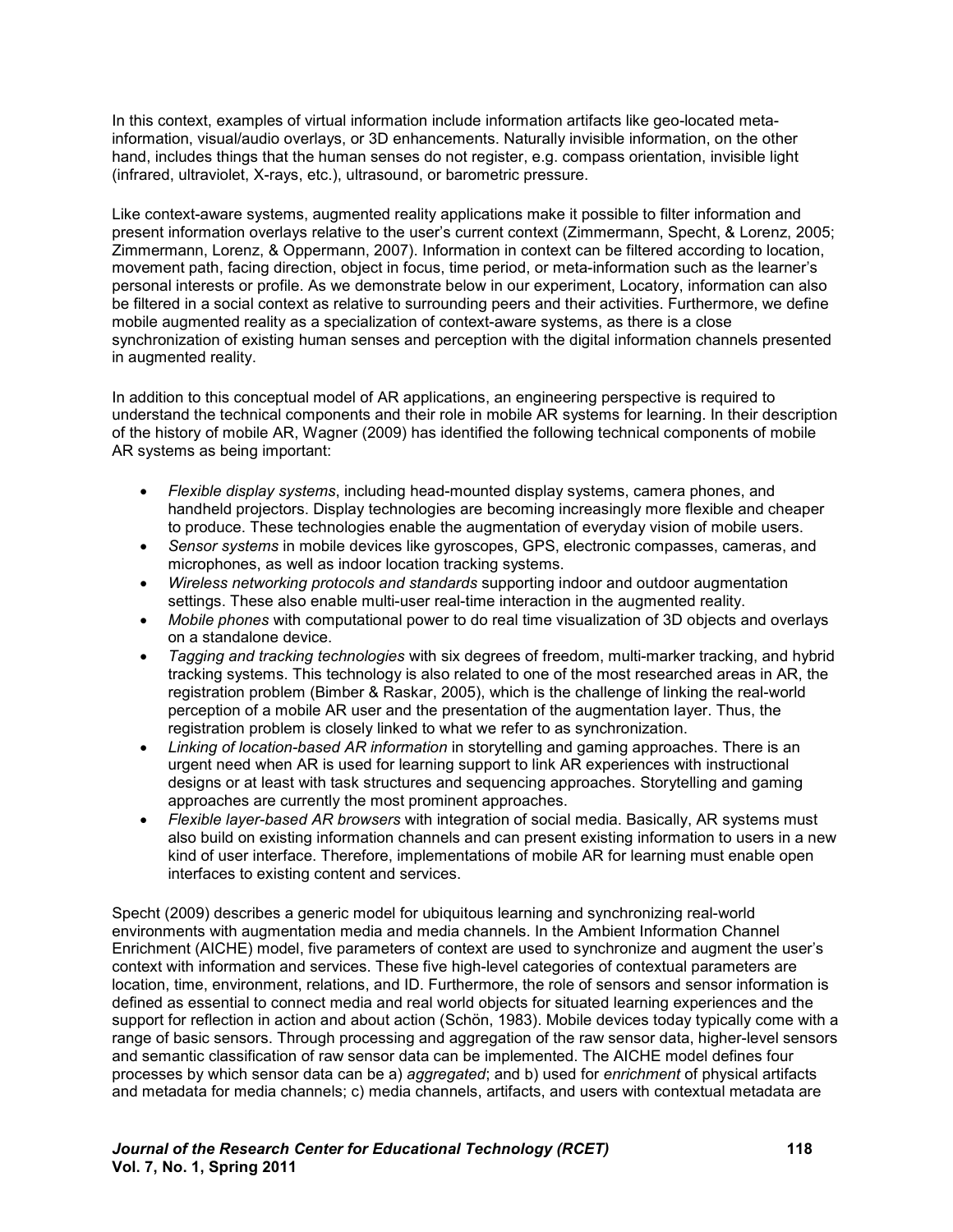*synchronized*, and d) synchronized information channels are *framed* for metacognitive learning processes.

### *Aggregation*

For achieving contextual learning support with sensors it is important to aggregate sensor information to make it meaningful for the learning objectives or tasks at hand. As an example, the location of a GPS device carried by a user is only meaningful when it is connected to the user's perceivable environment and relevant learning tasks. Aggregation can be a quite simple process, linking together different sensor information such as the time of day and location of a GPS sensor. In most cases aggregation is also related to the conversion of raw sensor data into defined categories and scales, but it can hold quite complex algorithms of sensor input as researched in sensor fusion as well.

### *Enrichment*

In this process, artifacts, channels, or users are enriched with aggregated sensor information. Enrichment is mostly based on a specified mapping, which links an attribute of an entity to a raw data stream. Via such mapping, devices and users also know which sensor data is relevant for them and what information should be delivered to them. As a consequence of the enrichment process, each artifact, user, and channel is enriched with context metadata.

#### *Synchronization*

In the synchronisation process, the enriched users, artefacts, and channels are synchronised based on a described logic. As an example, the location of an artifact and the user are used to display a channel via an artifact. Synchronisation is at the core of every contextualised learning support. It is the result of a matching process, i.e. the user location is matched with location metadata of channels and artifacts. It is also evident that synchronisation is based on instructional designs specifying the logic of the matching.

### *Framing*

Additionally, the display of the synchronised channels can be contrasted with relevant reference information in the instructional design. The framing process is mostly related to feedback and stimulation of metacognitive processes. Especially with augmented reality applications for contextual support, framing gets an important role as most artifacts and real-world objects with which we learn need to be framed in the instructional context.

#### **HCI Interaction Patterns for Augmented Reality**

Lamantia (2009) describes several forms of HCI patterns for mobile AR, which include heads-up display, tricorder, holochess, and x-ray vision. These interaction design patterns are the underlying structures that form mobile AR experiences. We will use these here to analyze educational AR applications.

### *Heads-Up Display (HUD)*

Heads-Up displays (HUD) project information into the visual field of the user and have, so far, mainly been used for navigation or additional information necessary in the course of action. A HUD is the oldest AR interaction pattern and was introduced in the 1950s. Using a HUD in the cockpit of a fighter-jet, pilots can read information without having to move their eyes to a special instrument panel.

The main characteristics of this interaction pattern are that a user does not take his/her eyes from the environment to an instrument panel, and information is integrated with the visual field of the user and is synchronized with the movement of the head. As such, a HUD is typically an integrated system. Whereas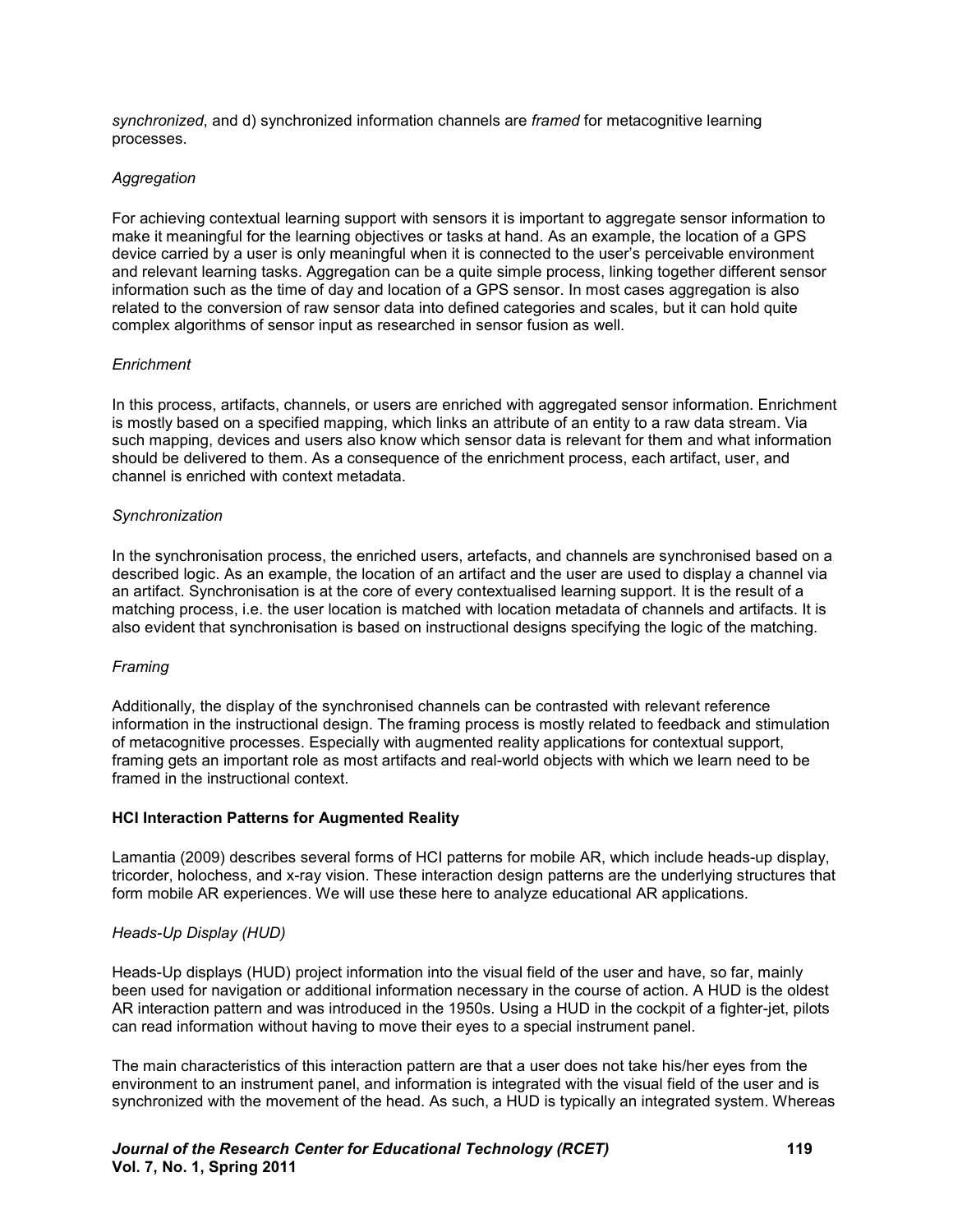many AR tools rely on handheld monitors, a HUD is typically integrated into another existing device (e.g. a helmet, a plane, or a car).

HUD applications can project information on senses other than vision. An audio HUD AR system can inform the user of the environment using a headset. For example, the LISTEN project (Eckel, 2001) immersed the user in 3D audio scenes synchronized with the movements of the user. One of the most challenging problems hereby is the synchronization of the audio rendering with the physical movement of the user. With newer smartphone devices, apps enable mobile phone users outdoors to experience audio augmented reality. By using headphones, the user is not limited in his interaction possibilities and can freely move both head and hands.

#### *Tricorder*

The tricorder was introduced in the Star Trek science-fiction television series (1966-1969; http://en.wikipedia.org/wiki/Tricorder). It is a mobile device that can scan an environment and provides information about that environment. For example, after landing on a new planet, the tricorder was pointed in a certain direction and would then present a detailed examination of living things present in that direction.

The tricoder-style interaction pattern provides the user with information about his surroundings and the objects in that environment with the help of a screen. A key characteristic of this pattern is that the tricorder is a handheld device. With this device (e.g. a smartphone) the user waves in the direction of interest. This pattern builds on an experience in the real world and allows the user to get additional information about his/her environment via augmented reality.

Tricorders are different from a HUD in that users employ a handheld device instead of an integrated system such as a HUD. Therefore, a tricorder introduces interaction constraints, as the user needs at least one hand to utilize the device, thus constraining a user's movements. The tricorder pattern is very important for mobile devices, and most of today's mobile AR applications are built on this pattern to display points of interest.

In contrast, the decoupling of the AR display from the user's viewpoint also enables different perspectives on presented content and explicit selection of perspective by the user. This type of use is closely related to the holochess pattern, which is discussed next.

#### *Holochess*

Holochess is the name of the chess game in Star Wars. The holochess interaction pattern places virtual objects in the real world. These virtual artifacts can often interact with one another or with objects in the real world. Although mobile AR applications have properties of both holochess and tricorder, the most important difference is that in holochess the virtual object is the object of interest, while with the tricorder the object serves as an enrichment of what the user is looking at.

The holochess patterns can be realized with stationary and mobile devices. Recent research also mixes real-world object manipulation and approaches based on automatic scanning of tagged objects. This especially enables integration of tangible interfaces and simulations, and recent research has shown the efficiency of these approaches in vocational training (Do-Lenh, Jermann, Cuendet, Zufferey, & Dillenbourg, 2009).

### *X-Ray Vision*

In the x-ray vision interaction pattern, surfaces can be looked through or underlying structures can be visualized. On one hand, this can be realized in combination with different patterns such as tricorder or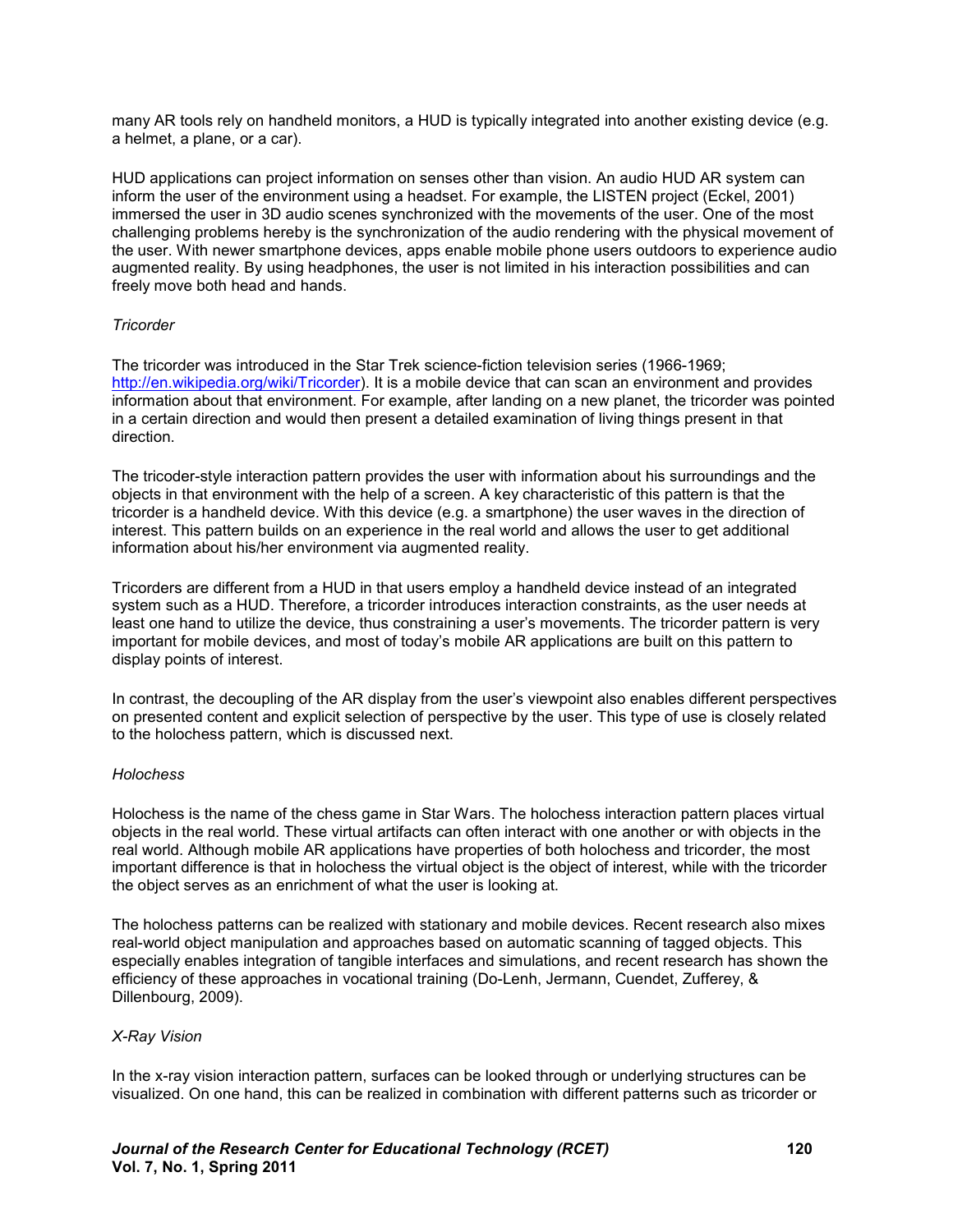HUD; on the other hand, x-ray vision extends these patterns as the augmentation is in most cases based on high precision registration. Most applications of x-ray vision nowadays can be found in the medical domain.

### **Educational Patterns and Practices**

(Mobile) AR can be applied in various educational domains. It can help learners to gain a deeper understanding, experience embedded learning content in real world overlays, or explore content driven by their current situation or environmental context. Most prominent examples support exploration of the physical environment with different topics of interest, e.g. history, arts, technology, biology, astronomy, and others, or by enriching artifacts in the physical environment with AR techniques. In general, AR technically is divided in marker-less and marker-based AR to register digital content for real world orientation and placement. In this section we describe a number of educational patterns that are related to the interaction patterns discussed earlier. The patterns described below connect an educational objective to the usage of certain dimensions of context (Specht, 2009) by synchronizing the augmented reality layer with real world learning situations. They are therefore positioned via these connection points in a matrix (Figure 1). We elaborate on the patterns with several empirical examples and findings that are associated with each.



*Figure 1*: Matrix Classifying Educational Patterns for Mobile AR Based on Educational Objectives and Context Information

### *Dynamic 3D Objects*

*Education objective:* Illustration and interactive 3D visualization of learning content, which can be explored from different perspectives.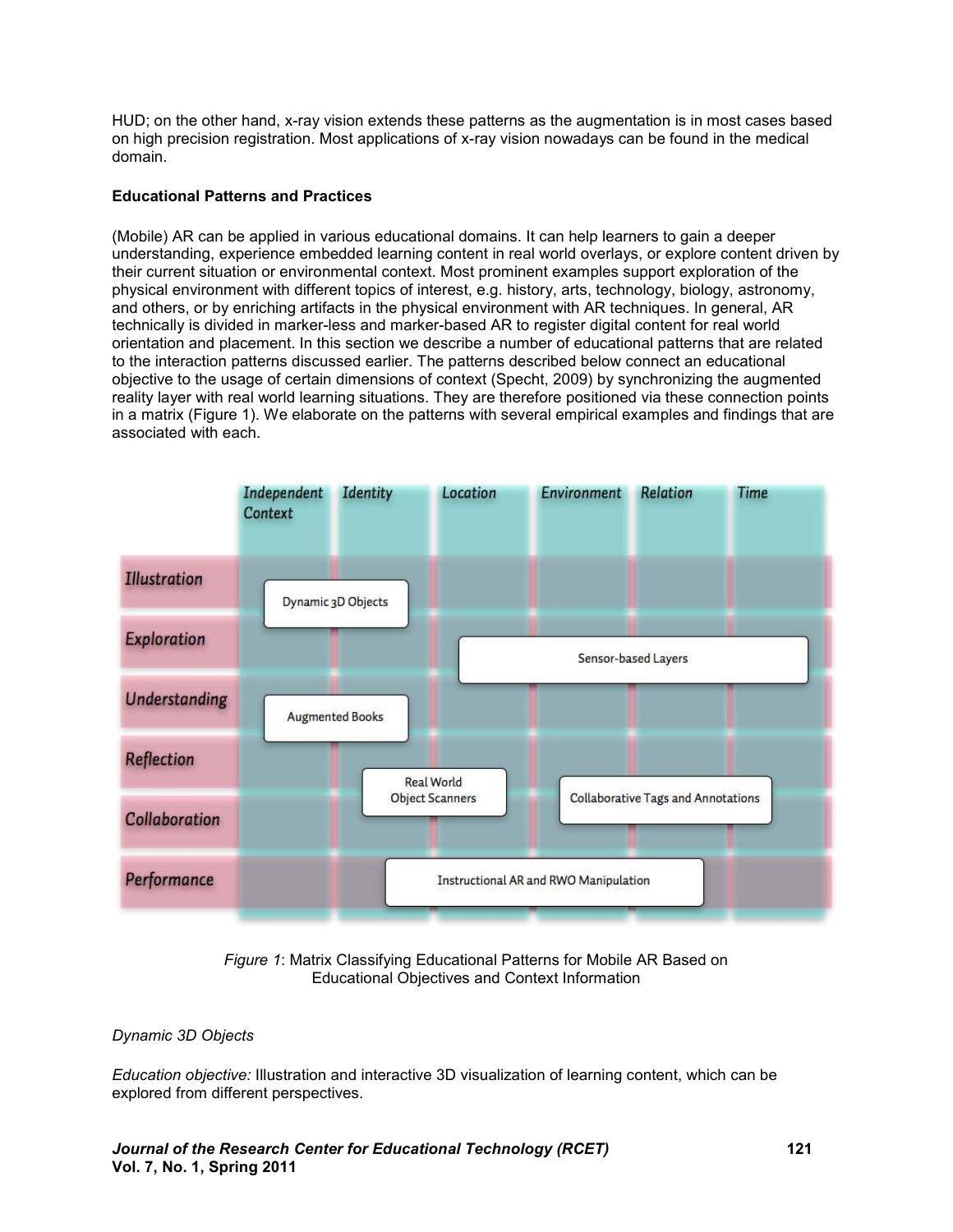*Implementation and context*: In most cases, the pattern is implemented by using markers that identity the content to be displayed.

*Examples and evaluations*: Several examples in the literature use the power of dynamic displays embedded in mobile devices or with stationary screens to visualize 3D objects to illustrate the relation between 2D objects and 3D objects or relevant 3D concepts (Hagbi, Bergig, El-Sana, & Billinghurst, 2009). Martin-Gutierrez et al. (2010) used AR visualization for training of engineering students on spatial engineering tasks and measured a positive impact on spatial abilities. According to Dede (in Blagg, 2009), AR approaches generally enable multiple perspectives on 3D objects as a more immersive and situated perception of complex spatial shapes. Schmalstieg and Wagner (2007) found that an AR system for mathematics and geometry education encouraged experimentation by students and improved spatial skills. While the simple examples mostly do not need an exact mapping on real world objects, like visualizing an object on a table, the more complex examples need extensive registration and linking of the augmentation and the real world objects. Dynamic 3D objects are also used in collaborative scenarios for stimulating discussion and collaborative construction.

#### *Augmented Books and Real-World Object Scanners*

*Educational objectives*: Illustration, reflection and dynamic materials addition, deeper understanding through additional perspectives, and extending user senses or perceivable perception range.

*Implementation and context*: Augmented books and objects are the simplest form of relating real-world objects and digital augmentations. In principle, these can be done by manual identification of objects via number codes, with camera based phones using visual codes. There are two possibilities for displaying the augmentation: a) with a mobile device identifying the augmented object, with the mobile device showing the augmentation to the user; and b) with stationary devices, where the users carries and manipulates real-world objects while ubiquitous camera systems follow the objects and their orientation, rendering the augmentation on a screen. Mostly, these augmentations use the identity context to link augmentation and printed material. Newer approaches also enable object recognition via the built-in camera and filter the relevant information, like for exampl[e Google Goggles.](http://www.google.com/mobile/goggles/#text) 

*Examples and evaluations*: Via the integration of markers in books, different augmentations can be achieved and applications for more immersive book experiences or illustration of 2D static media with dynamic 3D media can be implemented. Dias (2009) identified several effects when using augmented book approaches, such as enhanced perceived values of learning material, educational illustration, and better understanding of text material. Furthermore, the linking with real-world objects can also be used for collaboration and object annotation, for example in urban design (Wang, Chen, Gong, & Hsieh, 2007).

#### *Sensor-Based Layers*

*Educational objectives*: exploration support, immersion support.

*Implementation and context*: Sensor-based layers extend the perceivable information of users based on sensor information. Either the sensor information is embedded in the viewpoint of the user or it is used to filter available information such as underlying geo-tagged information databases. In location-based information layers, the current user location and direction is employed to filter information objects and present maps or camera overlays with selected information. Most popular approaches are based on augmented reality browsers like [Layar.](http://www.layar.com/) From an educational perspective this is strongly related to the inquiry-based approaches to learning support.

*Examples and evaluations*: Mulloni, Dünser, and Schmalstieg (2010) compared different user interfaces combining AR and classical map search interfaces for real-world search tasks. The most efficient solutions for well-defined searches on location-based information have been the "zoom interfaces" combined with direction highlighting based on compass.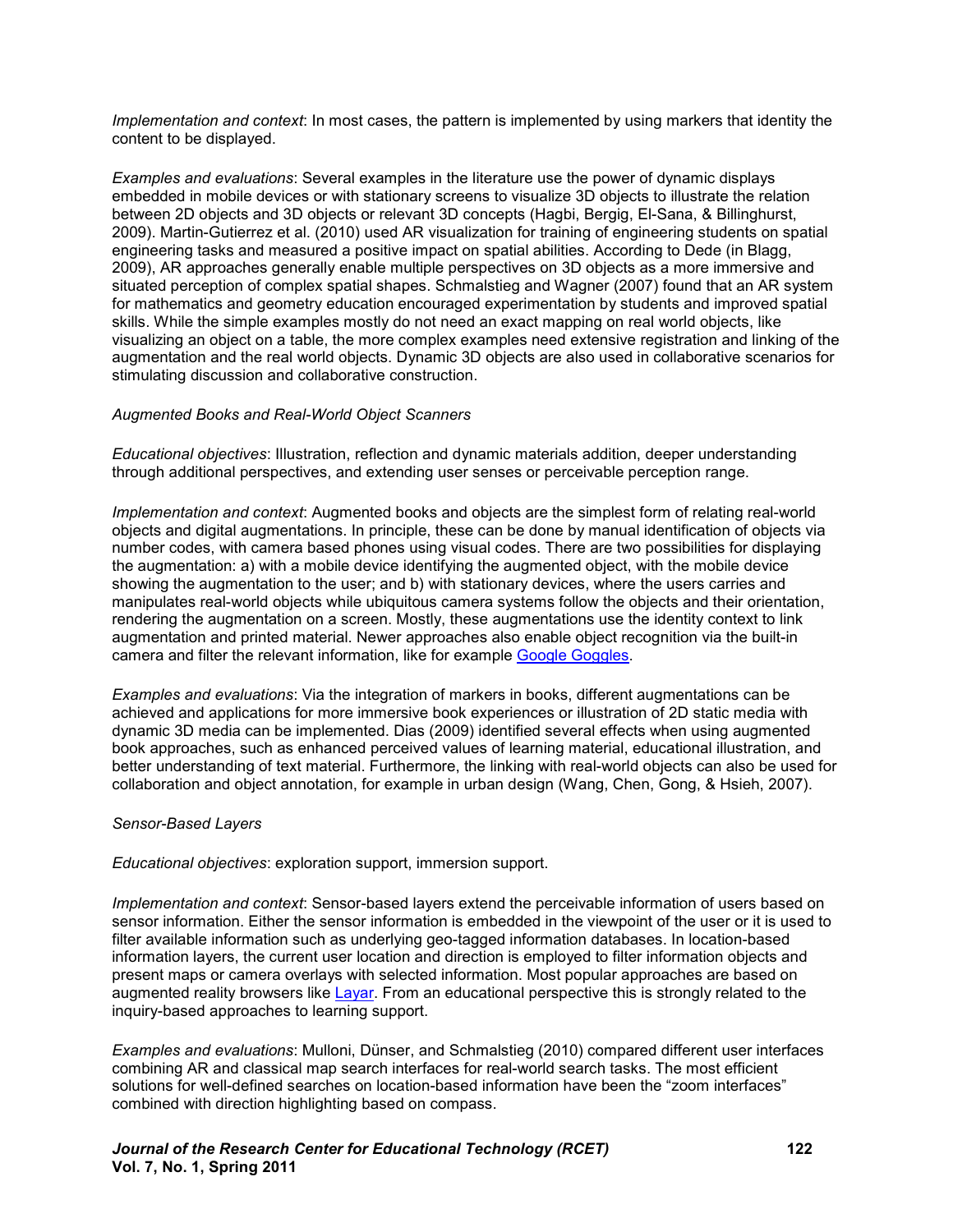#### *Collaborative Tagging and Annotation*

*Educational objectives*: Knowledge sharing and awareness.

*Implementation and context*: First approaches on collaborative augmented reality can be found using location-based environments where users can collaboratively annotate and tag real-world objects and share this information with others. Furthermore, first approaches also embedded shared artifacts in AR games that support the collaborative manipulation of 3D objects.

*Examples and evaluations*: Nilsson, Johansson, and Jonsson (2009) used this in the collaboration between different stakeholders in a crisis management scenario like rescue services, the police and military personnel. They found positive effects on efficiency of cooperation and users perceived added value.

#### *Instructional AR for Real-World Object Manipulation*

*Educational objective*: real time feedback, linking movements, and AR feedback systems.

*Implementation and context*: Quite fine granular registration of real world overlays is needed for complete instructional environments in AR.

*Examples and evaluation*: As far as the manipulation of real world objects is the objective, good examples are maintenance support systems like the [BMW augmented reality system \(](http://www.bmw.com/com/en/owners/service/augmented_reality_workshop_1.html)Interone Worldwide, 2010). Kotranza, Lind, Pugh, and Lok (2009) used direct visual feedback to enhance task performance on joint psychomotor-cognitive tasks.

#### **Locatory: A Case Study of Game Logics and AR Layers**

In most of the examples we found in our analysis, a linking of the current user situation and their actual context has been done, but very few cases link more complex scenarios with sequencing of learning content or guide learners with augmentations to either new augmentations or other real-world objects related to another learning interaction. We therefore aimed at the implementation of *simple sequencing and game playing rules* for a prototype. Second, in most cases we found in the literature, the focus of mobile AR was on individual user views of AR layers, with fewer possibilities for AR object manipulation. Therefore, we aimed at a multi-user scenario in which shared artifacts in augmented reality layers can be manipulated by several users, and each user gets a personalized view of the AR layers depending on their own actions and the actions of other users. Third, as a requirement for reuse and simple instantiation of mobile AR learning support we aimed for the creation of a framework in which different game boards or scenarios could be implemented easily.

In most of the examples we found in our analysis, a linking of the current user situation and their actual context has been done, but very few cases link more complex scenarios with sequencing of learning content or guide learners with augmentations to either new augmentations or other real-world objects related to another learning interaction. We therefore aimed at the implementation of *simple sequencing and game playing rules* for a prototype. Second, in most cases we found in the literature, the focus of mobile AR was on individual user views of AR layers, with fewer possibilities for AR object manipulation. Therefore, we aimed at a multi-user scenario in which shared artifacts in augmented reality layers can be manipulated by several users, and each user gets a personalized view of the AR layers depending on their own actions and the actions of other users. Third, as a requirement for reuse and simple instantiation of mobile AR learning support we aimed for the creation of a framework in which different game boards or scenarios could be implemented easily.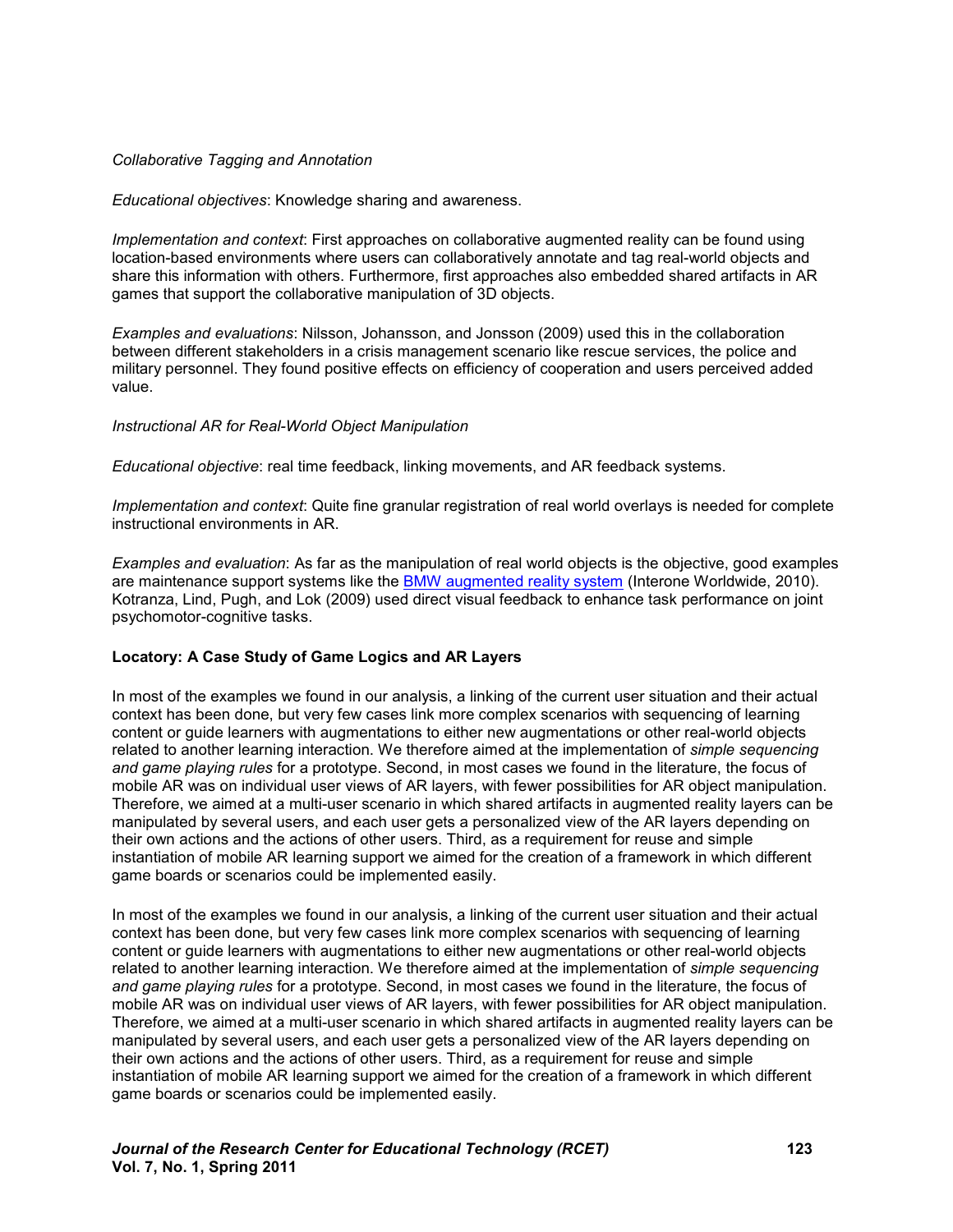The game concept of Locatory is fairly simple and resembles game elements from the well-known Memory® game by Ravensburger. Players can compete by means of collecting virtual cards that are distributed within an AR layer connected to a real-world campus. Just as described in the tricorder pattern, a player can examine the environment through the camera feed, on which virtual cards are projected. Cards only appear when users are closer than 80 meters to their geotagged location and only if other users have not taken them before. Hence, a user must walk through the game (and its related physical environment) in order to discover and open not-yet-collected cards. Locatory implements a scenario where a game logic is combined with a simple AR location-based information approach. Depending on the state of the game, different AR scenes are rendered for different users. This contrasts with AR browsers such as Layar and wikitude, where information usually remains static as every user will get an equal AR view for a location. In Locatory, users can gather pairs of cards and then drop these on real-world locations. The concept of the game is to gather cards and match these cards with images of their actual counterparts in the real world.

Users can flip Locatory cards by touching them on the mobile device display (Figure 2). After flipping a card, they see the backside that holds an image. If a user consecutively flips two different cards holding the same image, the card is removed from the game and is added to a user's private 'backpack' or stack. Other players will, from this moment on, no longer see the card in their augmented reality. This illustrates how a user action in AR results in a different AR worlds being rendered for all other players. The player who took the card can open it from his backpack and then gets one chance to drop that card near a drop point. If the card is dropped close enough to the right drop point, the user is rewarded a game point. Therefore, users have to learn about locations of objects and memorize card locations in the AR game. The game also implements competitive activities in a mobile AR application and personalized rendering of AR scenes.



*Figure 2*: User Viewing a Card (Left) and a Flipped Card (Right)

### *Game Set-Up*

Locatory comes with a simple authoring tool, a Google maps mashup that enables creators to define the positions of cards and drop points. Following game creation, an instance of the game can be played by scanning a QR-code. Scanning a QR-code by means of the integrated camera provides an easy way to launch a URL that starts the game on the smartphone. The URL resolves to an OpenGamaray dimension – an XML document with MIME type 'application/gamaray-gddf'. Via this MIME type, the Android browser can automatically launch the Gamaray client to render the dimension.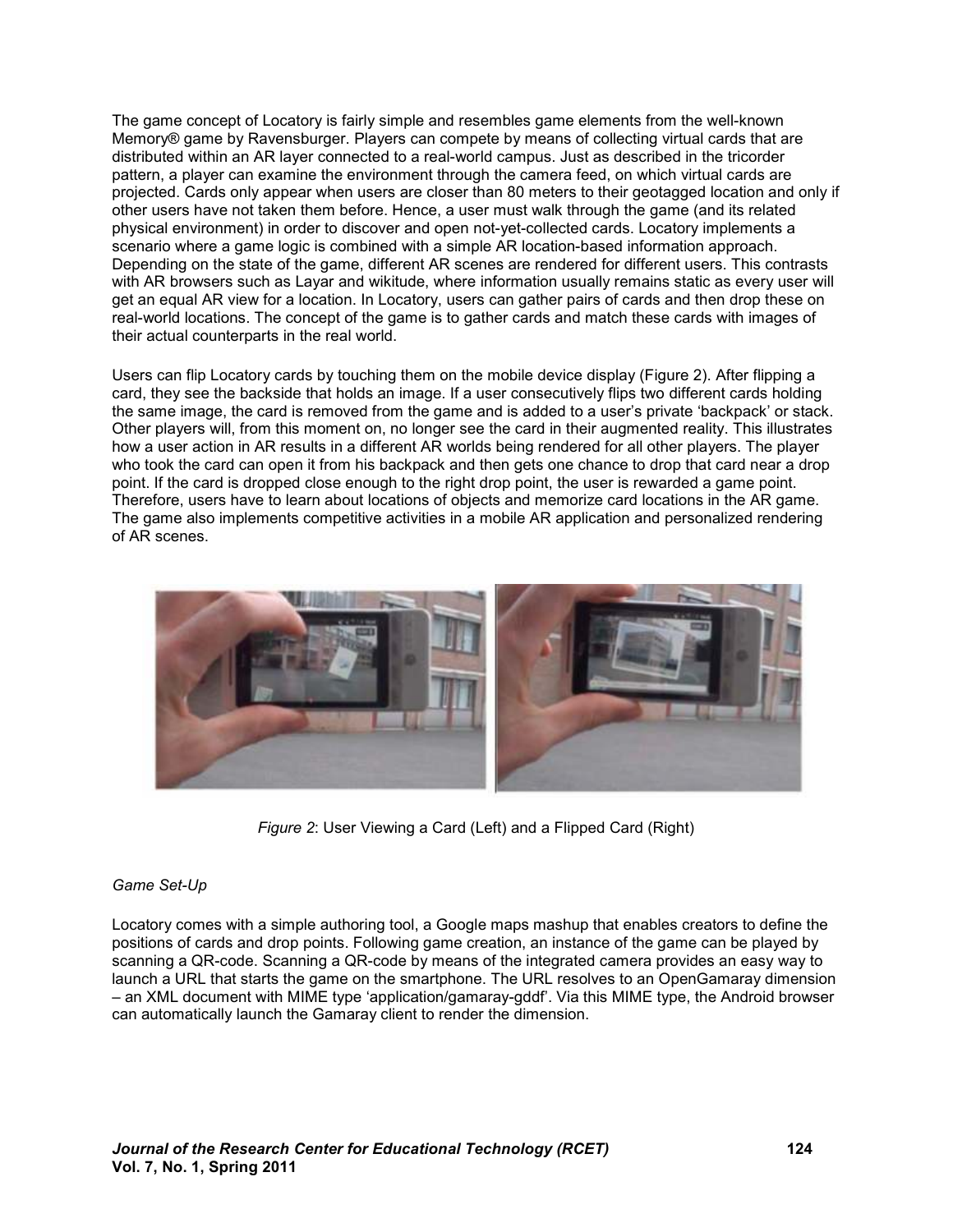#### *Formative Evaluation of the Prototype*

Locatory was played at the Heerlen campus of the Open University of the Netherlands. Each time, four teams played the game. Although we don't have quantitative data for these pilots, some interesting findings were made.

Locatory was played at the Heerlen campus of the Open University of the Netherlands. Each time, four teams played the game. Although we don't have quantitative data on these pilots, some interesting findings were made.

*Mobile players were all very enthusiastic about the tool*. Most of them had never worked with AR tools before. Even so, the use of the tools was quite intuitive, and as soon as the basic rules and interaction principles had been understood users could play independently.

*The personalized AR views fostered competition and engagement in the game play*. The personalized view on the AR layers and the fact that visibility of artifacts changed over time affected by the user's interaction or the other players' actions engaged users in a competitive exploration of the game board.

*Creation of customized game boards was fairly easy*. Furthermore, the simplicity of creating new game boards was evaluated with school kids of a secondary school, aged 14-17. In a one-day session, three pupils were introduced to the basic principles of Locatory and created their own game on our campus. They basically had to understand and edit an XML file describing the cards on the game board and their relationship to drop points.

*Locatory absorbed all of the attention of the users*, which might lead to dangerous situations. Although the game was played with adult users, while playing the game, observers had to point out the dangers of cars entering and leaving the parking lot. We found that the way users perceived the game environment relates to tunnel vision. Users were discovering their surroundings by means of the smartphone camera. By holding the smartphone in front of their eyes like spectacles they could gaze at the virtual artifacts. In a location-based learning setting, for example a city trip, this technique may be less suitable as eventually we want users to use their eyes to look directly at the environment.

Our findings with Locatory triggered reflection on AR usability patterns. Therefore, for a follow-up field study we decided to explore the effects of an alternative HUD interaction pattern, which can be realized using a smartphone rendering an audio augmentation layer. Providing an audio augmentation channel to a user has the advantage that users do not need to continuously gaze at the device but by carrying the devices in their pockets and listening to audio they have both hands and eyes free.

### **Conclusion**

In this article we provided an overview of technical components of mobile AR systems, types of user interface approaches for mobile AR systems, the relation between context-aware computing and mobile AR, and the link between educational objectives and context information identified via sensors in mobile devices. Linking of educational objectives and contextual information for synchronization of learning support in mobile AR applications is essential for understanding the underlying learning processes and the role of the augmentation for learning. We hope that the presented overview can help mobile AR researchers and developers to more systematically evaluate the potential of mobile AR for learning and its educational effects. Furthermore, we presented our own prototype, Locatory, which extends some of the work and patterns we have identified to a more collaborative focus and process support with mobile AR. Positive experiences have been made in our first formative evaluations and we are working on a new prototype supporting a mobile audio augmented reality for a more immersive experience, easy annotation recording, and sharing in mobile learning.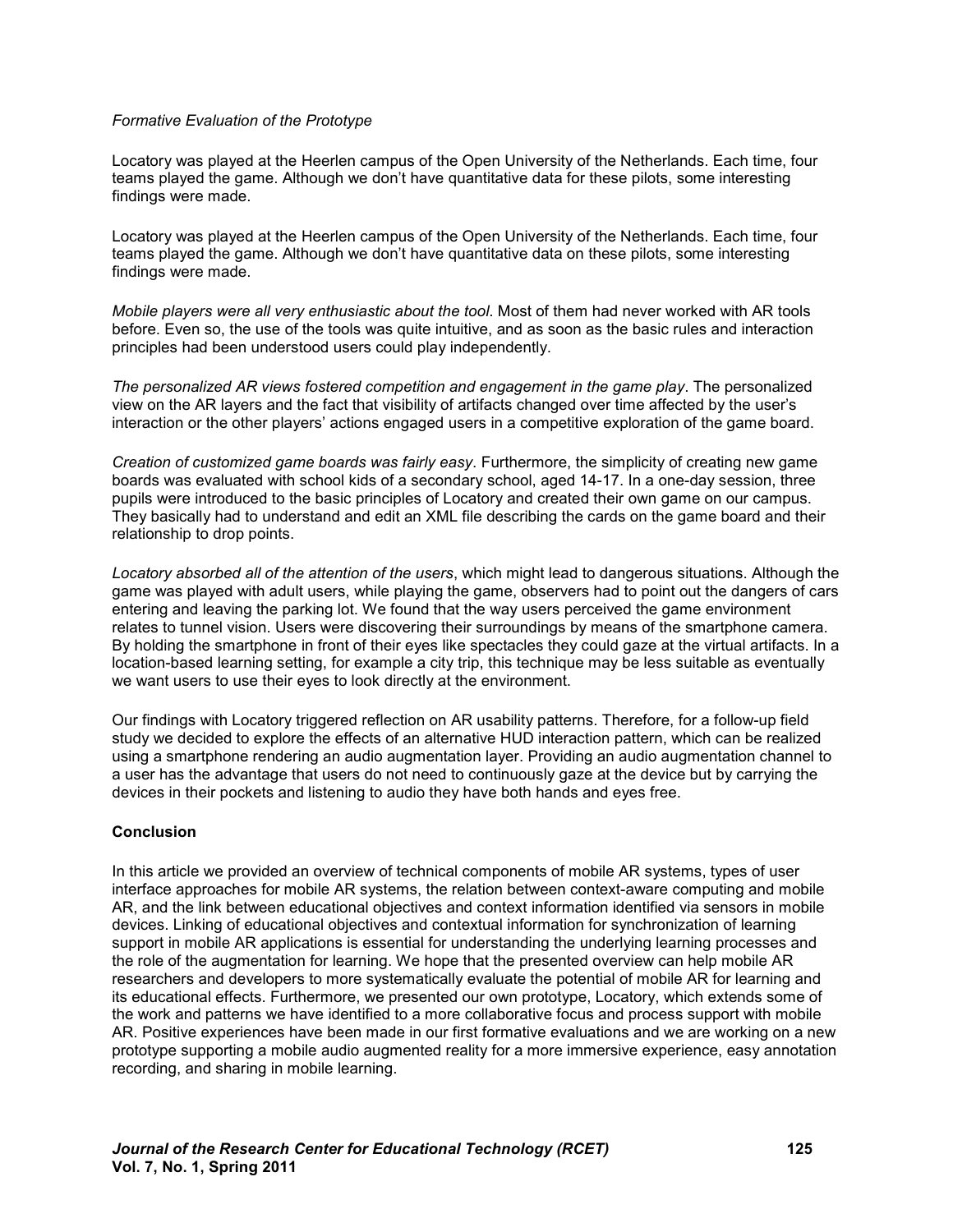#### **References**

Bimber, O., & Raskar, R. (2005). Spatial augmented reality: Merging real and virtual worlds. *Scientist, 6*(8), 41-58.

Blagg, D. (2009, September). Augmented reality technology brings learning to life. Retrieved from http://www.gse.harvard.edu/blog/uk/2009/09/augmented-reality-technology-brings-learning-to-life.html

Dias, A. (2009). Technology enhanced learning and augmented reality: An application on mulltimedia interactive books. *International Business & Economics Review*, *1*(1).

Do-Lenh, S., Jermann, P., Cuendet, S., Zufferey, G., & Dillenbourg, P. (2009). Task performance vs. learning outcomes: A study of a tangible user interface in the classroom. In M. Wolpers, P. Kirschner, M. Scheffel, S. Lindstaedt, & V. Dimitrova (Eds.). *Proceedings of the 5th European Conference on Technology Enhanced Learning* (pp. 78-92). Berlin, Germany: Springer.

Eckel, G., (2001). The LISTEN vision. Preconference Proceedings of ACM SIGGRAPH and Eurographics Campfire on Acoustic Rendering for Virtual Environments (pp. 55-58), Snow Bird, UT, USA.

Hagbi, N., Bergig, O., El-Sana, J., & Billinghurst, M. (2009). Shape recognition and pose estimation for mobile augmented reality. In *Proceedings of the 8th IEEE International Symposium on Mixed and Augmented Reality, ISMAR* (pp. 65-71), Washington, DC: IEEE Computer Society. Retrieved from http://www.hitlabnz.org/publications/2009- Shape\_Recognition\_and\_Pose\_Estimation\_for\_Mobile\_Augmented\_Reality.pdf

Interone Worldwide. (2010). BMW Augmented Reality in practice : Workshop applications. Retrieved from http://www.bmw.com/com/en/owners/service/augmented\_reality\_workshop\_1.html

Kotranza, A., Lind, D. S., Pugh, C. M., & Lok, B. (2009). Real-time in-situ visual feedback of task performance in mixed environments for learning joint psychomotor-cognitive tasks. *In Proceedings of the 8 th IEEE International Symposium on Mixed and Augmented Reality, ISMAR* (pp. 125-134). Washington, DC: IEEE Computer Society. Retrieved from http://verg.cise.ufl.edu/papers/kotranza.pdf

Lamantia, J. (2009, August 17). Inside out: Interaction design for augmented reality [Web log post]. Retrieved from http://www.uxmatters.com/mt/archives/2009/08/inside-out-interaction-design-foraugmented-reality.php

Martin-Gutierrez, J., Saorin, J. L., Contero, M., Alcaniz, M., Perez-Lopez, D. C, & Ortega, M. (2010). Design and validation of an augmented book for spatial abilities development in engineering students. *Computers & Graphics, 34*(1), 77-91.

Milgram P., & Kishino, A. F. (1994). Taxonomy of mixed reality visual displays. *IEICE Transactions on Information and Systems*, *E77-D*(12), 1321-1329.

Mulloni, A., Dünser, A., & Schmalstieg, D. (2010). Zooming interfaces for augmented reality browsers. In *Proceedings of the 12th international conference on Human computer interaction with mobile devices and services*. New York: ACM.

Nilsson, S., Johansson, B., & Jonsson, A. (2009). Using AR to support cross-organisational collaboration in dynamic tasks. *In Proceedings of the 8th IEEE International Symposium on Mixed and Augmented Reality, ISMAR* (pp. 3-12). Washington, DC: IEEE Computer Society. doi: 10.1109/ISMAR.2009.5336522